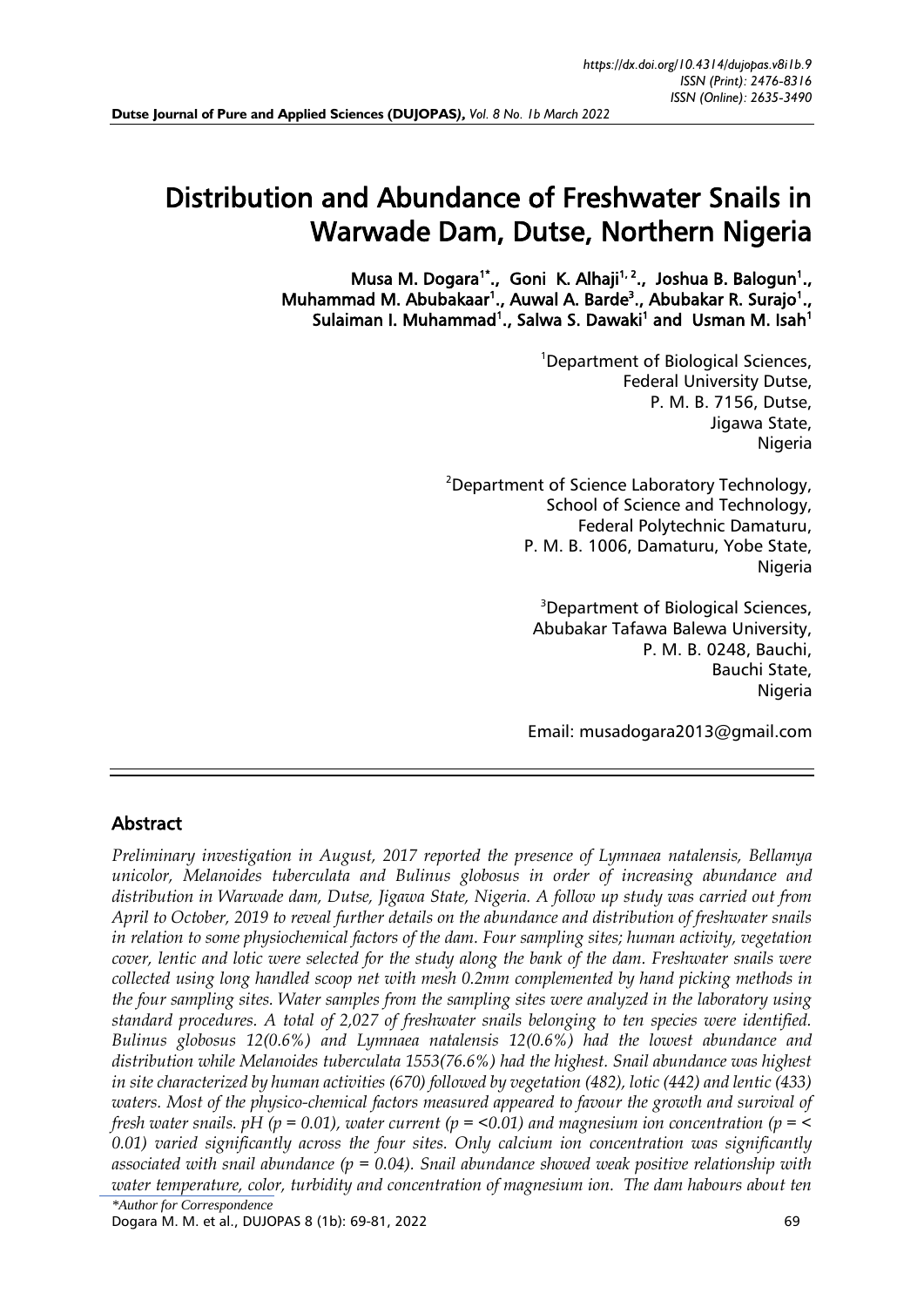*species of freshwater snails in different abundance and distribution with M. tuberculata being the most abundant throughout the period of investigation. The dominance of M. tuberculata over other species particularly those of medical and veterinary importance could have positive implication for their control in the dam.*

**Keywords:** Abundance, Distribution, Fresh Water Snails, Physico-chemical, factors

## **INTRODUCTION**

Freshwater snails are organisms that form an important component of food chain and food web of most freshwater ecosystems (Melo *et al.,* 2012). Some of the freshwater snails that inhabit freshwater bodies such as lakes, ponds and dams are known to be of medical and veterinary importance. It is estimated that about 350 species are of medical and veterinary importance. The intermediate hosts of human schistosomiasis belong to three genera; *Biomphalaria, Bulinus* and *Oncomelania. Bulinus* species causes urinary schistosomiasis*, Biomphalaria* species causes intestinal schistosomiasis and *Oncomelania* species causes fascioliasis or liver rot in animals (Melo *et al.*, 2012). The distribution and abundance of freshwater snail populations are influenced by temperature, food supply, predators, parasites, rainfall and water composition. Sunlight, flowering aquatic weeds, abundance of micro-flora and high dissolved oxygen also contribute to the abundance of freshwater snails (Hosea *etal.,* 1998). Snail abundance, distribution and density vary significantly with season (WHO, 1993). Biotic factors such as availability and density of aquatic macrophytes have also been reported to play vital roles in the distribution of freshwater snails in different parts of Africa (Ofoezie, 1999).

Physico-chemical factors of the water body that are considered as most important factors in the aquatic environment particularly for freshwater snails are temperature, pH, turbidity, dissolved oxygen, calcium, magnesium and phosphate (Abbasi *et al.*, 2011). Various physicochemical and biological circumstances must be simultaneously taken into consideration for understanding fluctuation of biological populations in water body (Dalas, 2004).

Warwade dam, an earth dam is a "weir" constructed in the 1970s solely for the purpose of irrigation; playing a significant role in the socio-economic activities in the lives of communities sorrounding it, especially Warwade village. Other activities observed by Dogara *et al.* (2019) at the dam sites include fishing, washing of clothes, swimming and bathing. Since Warwade dam as a "weir" is a typical standing water that is likely to harbour vectors that transmit diseases such as malaria, schistosomiasis and lymphatic filariasis. Reports of surveys from Jigawa State Ministry of Health revealed that the state is endemic for schistosomiasis (Abdurrahaman, 2016). The same report showed that school aged children of Warwade town have a prevalence of 7.1% for urinary and intestinal schistosomiasis.

The global effort to eliminate schistosomiasis is enshrined in World Health Organization Schistosomiasis plan with a vision of a "World Free of Schistosomiasis" with its end goal to eliminate the disease as a public health problem by 2025 (WHO, 2010). The control of schistosomiasis is based on large-scale treatment of at-risk population groups, access to safe water, improved sanitation, hygiene education, and snail control (WHO, 2020). Snail control is a key component in the global and national programmes for the elimination of schistosomiasis. However, its success largely depends on the understanding of the ecology of freshwater snail vectors. Despite the widespread use of earth dams used in irrigation in Nigeria, little is known of the consequences for mollusks of medical or veterinary importance,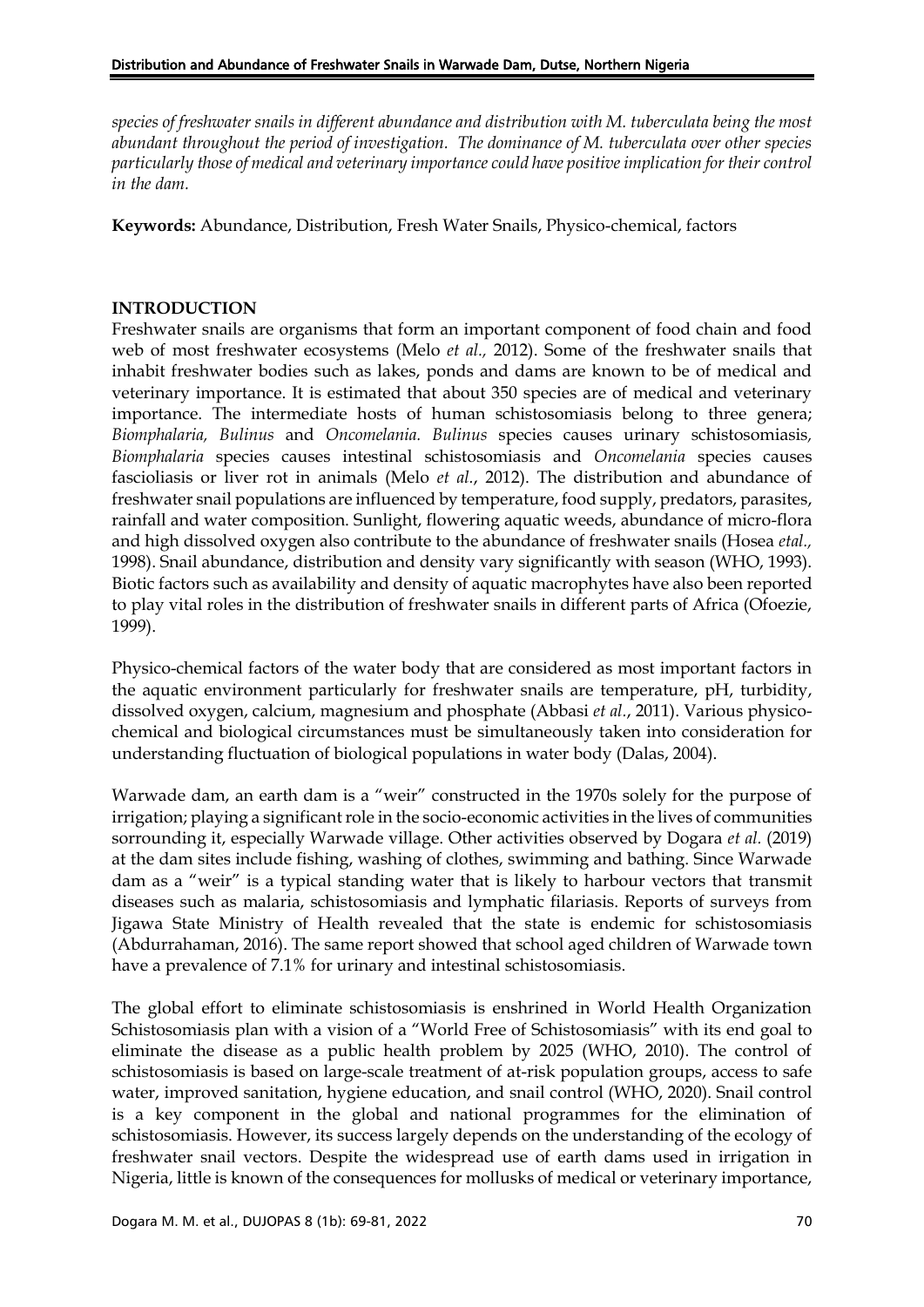and hence for the importance of control. Preliminary study in August, 2018 of freshwater snails of the dam by Dogara *et al.* (2019) revealed the presence of four species in order of increasing abundance and distribution; *Lymnaea natalensis*, *Bellamya unicolar, Melanoides tuberculata* and *Bulinus globosus*. The physicochemical factors measured includes temperature, conductivity, acidity and alkalinity were found to favour the survival of the freshwater snails. This information is not enough to give a realistic picture that could be used in planning and executing freshwater snails control programme that are known to transmit schistosomiasis in Warwade dam. There is therefore the need to understand how intermediate snail hosts abundance will be affected by seasonal changes which mainly influence the prevailing abiotic and biotic factors of their habitats. Again, the period of highest relative abundance must be known if control measures are to be successfully implemented given that the development of an effective control strategy requires the study of population dynamics of the intermediate hosts and its relation to environmental factors (Hussein *et al.,* 2011). There is also the need to understand the intra-specific competition between the different freshwater snail species in the dam. This work studied the distribution and abundance of the freshwater snails of the dam over a longer period of time in relation to important physicochemical factors that affect them.

### **MATERIALS AND METHODS**

#### **Study area**

Warwade dam is situated in Dutse, Northern Nigeria with coordinates  $11^{\circ}$  45' 0" North, 9° 13' 0" East (Figure 1). Warwade village where the dam is located is about 15 km south of Dutse, the capital of Jigawa State (Rilwanu, 2018). Construction of the dam began in 1970 by the administration of Military Governor of old Kano State (comprised of present-day Kano and Jigawa States) Police Commissioner Audu Bako and was completed in 1976 by the Military Governor of the old Kano State, Colonel Sani Bello.

Information obtained from the Jigawa State Ministry of Environment on the dam showed that it has acrest height 10 metres, crest length 2780 metres, reservoir of 429.5 metres, reservoir capacity 12.3m3 and its spill way type is box culvert. The dam is fed with water by three major tributaries coming from Dutse and Tsangaya in Jigawa State and Albasu in Kano State. The relief of the area is flat with little undulation (Ahmed, 2003). The geology of the area is sedimentary formation of the Chad basin (Olofin, 1973). The soil of the area is generally sandy. In terms of groundwater the area is characterized by low surface water and high groundwater. The water table of the area is from 25m to 50m (Abdulhamid, 2014).

The major purpose for the construction of the dam was to provide water for irrigation to the communities living around it. The dam as observed by Dogara *et al.* (2019) still serves the surrounding communities of Warwade, Sabon Garin Alhaji, Sayasaya, Jidawa, Zowon Hawa and Gatari with water for irrigation as well as for fishing, provision of drinking water for domestic animals and washing of wares and clothes. In addition, it also provide source of drinking to herds of cattle, camels and goats belonging to pastoralists from different parts of the state and beyond. With the establishment of Federal University Dutse it is utilize for research, learning and recreational activities.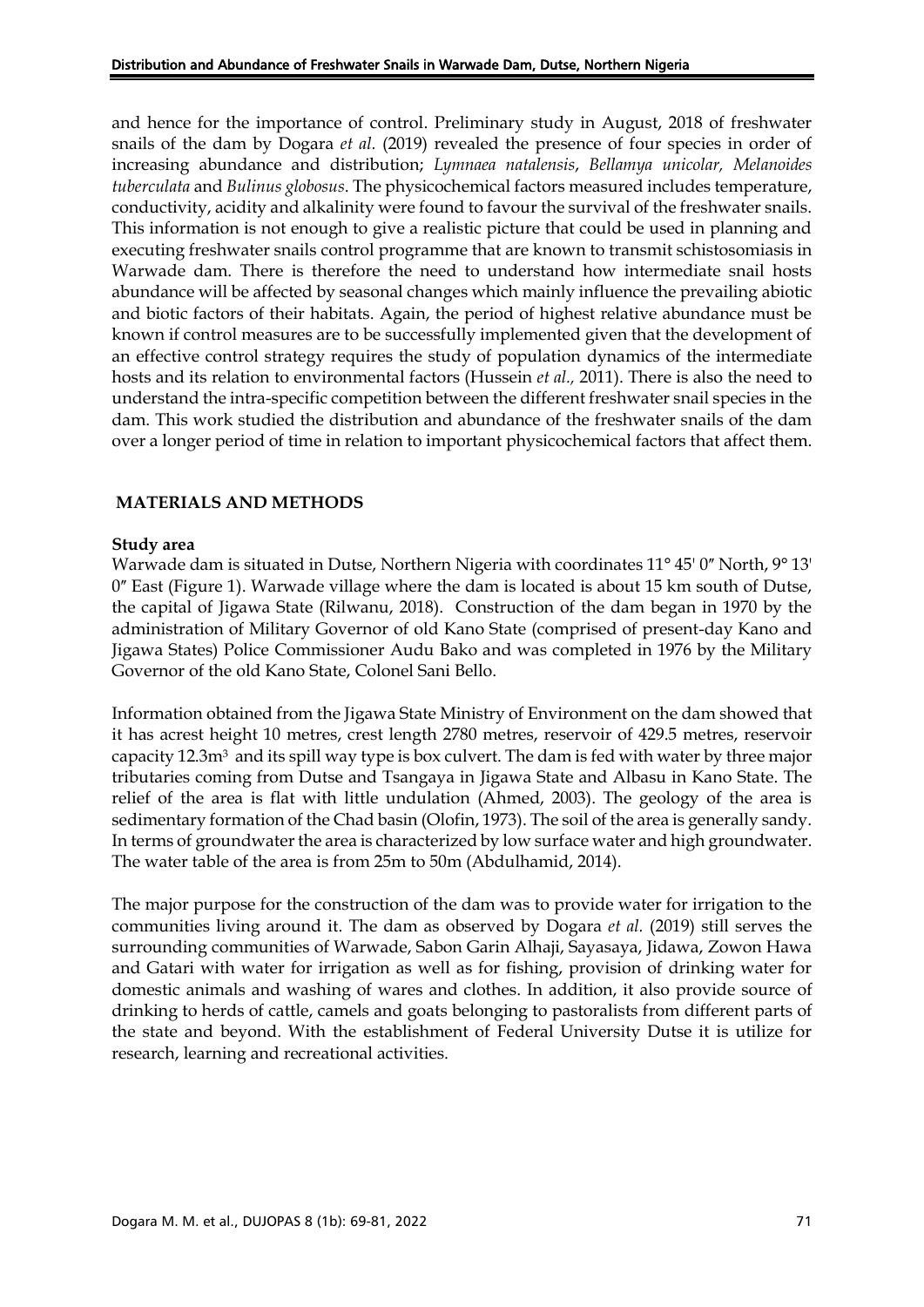

#### **Survey of freshwater snails in relation to physico-chemical factors**

Four sampling sites were purposely selected along the bank of the dam, site one was selected based on the observed frequency of human activities such as swimming, fishing, farming and washing of clothes, the second on vegetation cover, the third on lentic (flowing water) and the fourth was on lotic (standing water). The coordinates of the sampling sites were human activity N11.44'44.8"E009.13'00.4", vegetation cover N11.44'42.9"E009.13'04.5", lotic N11, 44'54.3"E009.12'44.9"and lentic N11. 44'51.1"E009.12'57.8". Sampling at each station was done within ninety meters along the shoreline and 5 meters in shore.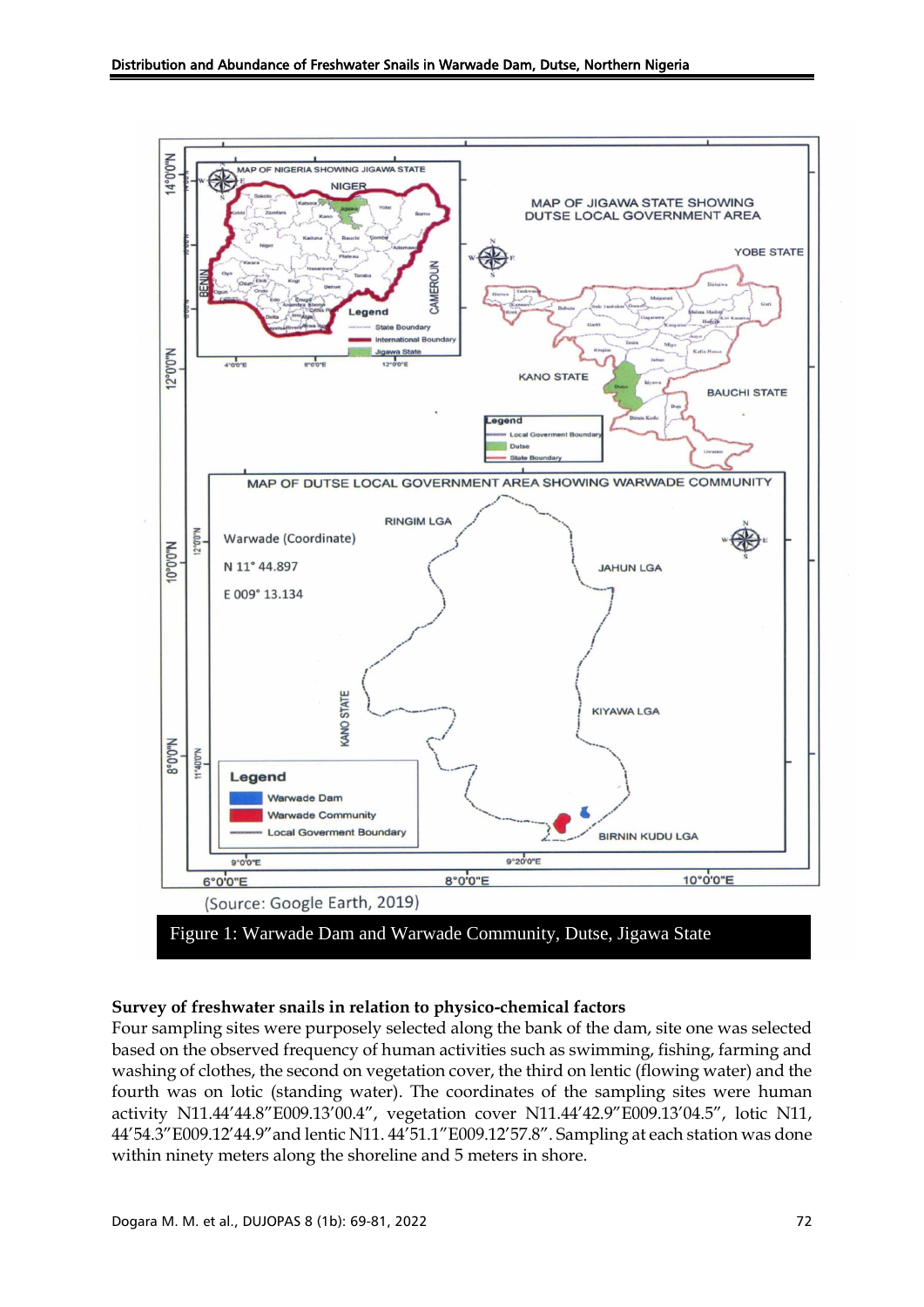Each of the four (4) sites was sampled once in a month from April to October, 2019 for the presence of freshwater snails. Sampling of snails was done using long handled steel scoop nets (0.2mm mesh) and those that were attached to objects were collected by hand picking using hand gloves. Fresh water snails collected were kept in labeled perforated/aerated plastic containers and transported to the Biology Laboratory, Federal University Dutse. They were sorted and then morphologically identified into their respective species as described by Brown, (1994). The snails were counted to determine the number of each snail species collected per site. The plants associated with the freshwater snails were collected, transported to the Herbarium of Department of Biological Sciences, Federal University Dutse where they were identified using standard key.

Surface water samples for determining physico-chemical factors were collected in 1L plastic containers. The physico-chemical factors of surface water measured on the field include temperature measured using ordinary mercury glass thermometer, pH using pH meter, current/velocity by means of conductivity meter, turbidity using Secchi disc and depth of water body at a distance of 5 meters in shore by means of a meter rule. Chemical properties such as colour, calcium, magnesium, nitrate and phosphate were determined at Challawa Central Laboratory Kano, Kano State using spectrophotometer DR 3900 model. Determination of Dissolved Oxygen and Total Dissolved Solid were done using multi-parallel equivalent machine, model HM 100.

## **Data analysis**

The mean of freshwater snails from each sampling site was calculated to give months as well as total values. Percentages were used to express frequency of distribution of freshwater snails in respect of species and sampling sites. One-way Analysis of Variance (ANOVA) was calculated to show significant difference between distribution and abundance of the freshwater snails across sampling sites. Similarly, ANOVA was used to show the significant difference between physico-chemical factors and the sampling sites. Pearson's Correlation Coefficient was determined to show the direction (positive or negative) and magnitude (weak, moderate or strong) of the relationship between snail population and physicochemical factors. The level of significance was determined at 5% ( $P \le 0.05$ ) level of 95% confidence.

### **Ethical clearance**

This was obtained from Ethics Committee, Federal University Dutse. Permission to conduct the study in Warwade dam was also obtained from Jigawa State Ministries of Environment and Agriculture. The purpose of the study was explained to the village head and ward heads of the community of Warwade village.

### **RESULTS**

### **Distribution and abundance of freshwater snails**

Two thousand and twenty-seven (2,027) freshwater snails were collected from the four sampling sites during the study period. Identification based on shell morphology revealed ten species in order of increasing abundance: *Bulimulus tenuissimus* (d'Orbigny, 1835)12(0.6%), *Bulinus globosus* (Morelet, 1886), 12(0.6%), *Monach cantian*a (Montagu, 1803) 13(0.6%), *Lymnaea natalensis*(Linnaeus, 1758) 14(0.7%), *Gabbiella humerosa* (Martens, 1879)14(0.7%), *Drymaeus multilineatus* (Say, 1825) 19(9%), *Lanistes varicus* (Morelet, 1860)22(1.1%), *Cleopatra bulimoide*s (Olivier, 1804) 66(3.3%) *Bellamya unicolor* (Jousseame, 1886)302(14.9%) and *Melanoides tuberculata* (Muller, 1774)1,553(76.6%). *M. tuberculata* was found to be the most dominant fresh water snail species accounting for 76.6% of the total collected from the dam, followed by *B. unicolor* with 14.9%. Both *M. tuberculata* and *B. unicolor* accounted for 91.5% of fresh water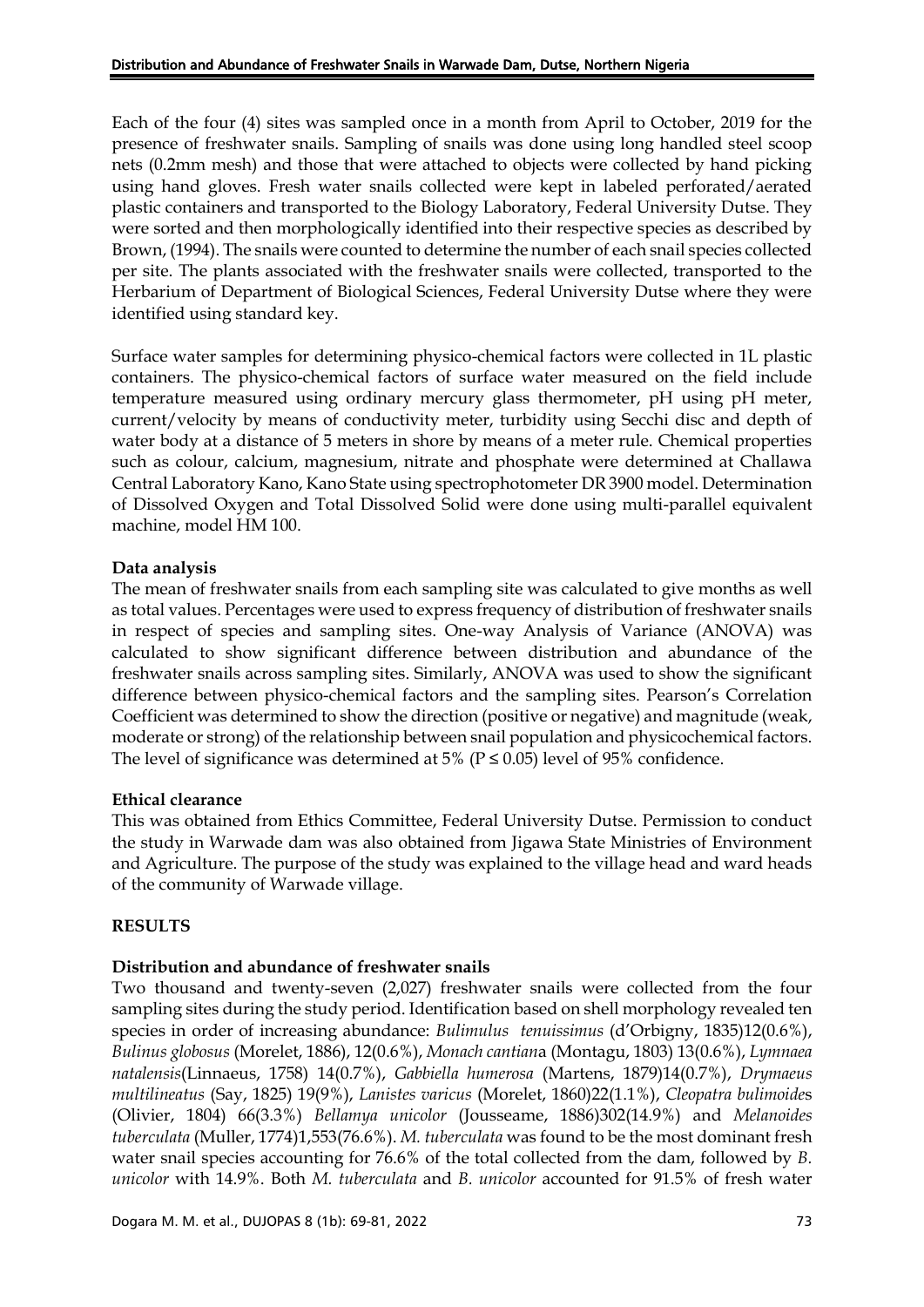snails collected from the dam between April and October 2019. Over the entire malacological study period (April to October, 2019), the highest number of fresh water snails were recorded in the site of human activity (670 snails) followed by 482 from vegetation cover, 442 from lotic water and 433 from lentic water (Table 1).

| <b>Snails species</b> | Human Vegetation<br>activity cover |                | Lentic<br>water | Lotic<br>water | <b>Total</b>   |
|-----------------------|------------------------------------|----------------|-----------------|----------------|----------------|
| M. tuberculata        | 507                                | 358            | 337             | 351            | $1553(76.6\%)$ |
| L. varicus            | 6                                  | 6              |                 | 3              | $22(1.1\%)$    |
| G. humerosa           |                                    | 3              |                 |                | 14 $(0.7\%)$   |
| B. unicolor           | 106                                | 76             | 62              | 58             | 302 (14.9%)    |
| C. bulimoides         | 28                                 | 16             | 11              | 11             | 66 $(3.3\%)$   |
| B. tenuissimus        | 4                                  | 3              | 0               | 5              | 12 $(0.6\%)$   |
| M. cantiana           |                                    |                |                 |                | 13 $(0.6\%)$   |
| B. globosus           |                                    | n              |                 |                | 12 $(0.6\%)$   |
| L. natalensis         | 4                                  |                |                 |                | 14 $(0.7\%)$   |
| D. multilineatus      |                                    | 10             |                 |                | 19 $(0.9\%)$   |
| Total                 | $670(33\%)$                        | 482 $(23.8\%)$ | 433 $(21.4\%)$  | 442 $(21.8\%)$ | $2027(100\%)$  |

**Table 1: Freshwater snail distribution and abundance by sampling sites of Warwade dam from April to October, 2019**

The mean snail abundance varied significantly across the four sampling sites within the same period and duration of sampling (April to October):  $F(3, 24) = 4.82$ ,  $P = 0.01$ . Post-hoc comparison test indicated that there were significantly more fresh water snails at site with human activity ( $M = 95.7$ ) compared to lentic water ( $M = 61.9$ ) and lotic water ( $M = 63.1$ ) of the dam from April to October 2019 (Table 2). However, the mean snail abundance at sites with vegetation cover  $(M = 68.9)$  did not significantly differ from either site with human activities, or from lentic or lotic water sites. In the sampling sites, *M. tuberculata* was the most frequently encountered freshwater snail; *B. unicolor* was the second most dominant species in each site followed by *C. bulimoide*s.

| Table 2: Mean (SD) distribution and abundance of freshwater snail from different |  |
|----------------------------------------------------------------------------------|--|
| sampling sites at Warwade dam from April to October, 2019                        |  |

| <b>Sampling sites</b> | No of Snails | $^{\circ}$ Mean (SD) | $*F$ (df)   | P-value |  |
|-----------------------|--------------|----------------------|-------------|---------|--|
| Human activity        | 670          | 95.7 (30.9)          | 4.82(3, 24) | 0.01    |  |
| Vegetation cover      | 482          | 68.9(22.2)           |             |         |  |
| Lentic water          | 433          | 61.9(16.0)           |             |         |  |
| Lotic water           | 442          | 63.1(12.8)           |             |         |  |

<sup>ɸ</sup>Mean snail abundance per month

\*Obtained using one way between groups ANOVA

There was a progressive decrease in number of snails collected in all sites with exception of lotic water where the numbers fluctuated after the first sampling in April. The peak period with the highest number of fresh water snails collected in areas with human activity, vegetation cover and lentic water was the month of August. However, in lotic water site, the highest number of snails was collected in the month of May. On the other hand, the least number of snails collected from sites with human activity, vegetation cover and lentic water was in October, while lotic water site recorded its least number of snails in July. This result suggests that sites with human activity, vegetation cover and lentic water share similar snail distribution dynamics with regards to time/season of the year, as shown in Figure 2.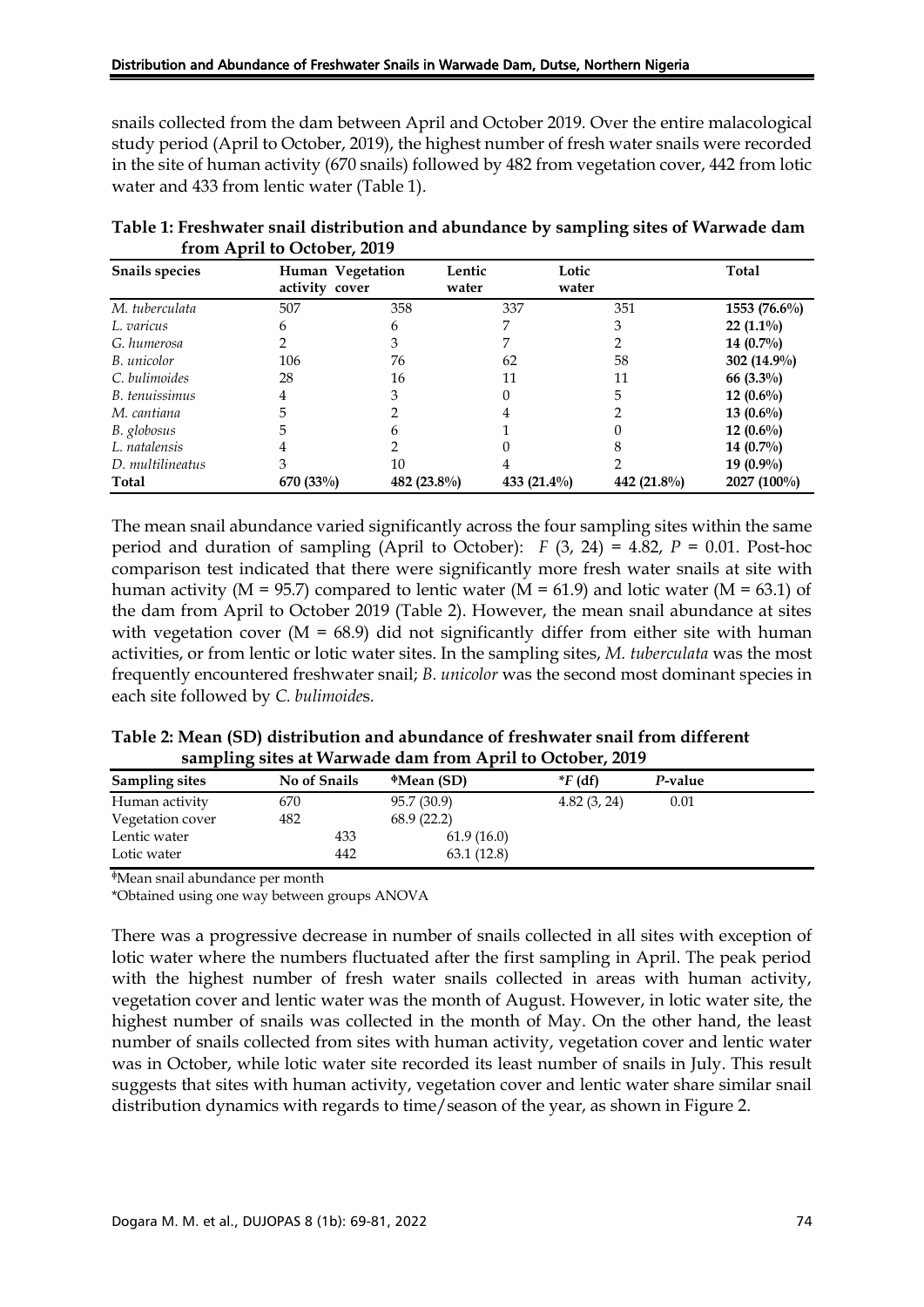

**Figure 2: Distribution and abundance of freshwater snails by sampling sites over time in Warwade dam April to October, 2019**

#### **Physico-chemical factors in relation to freshwater snail distribution and abundance**

The water temperature ranged between 26.4  $\degree$ C and 29.7  $\degree$ C, with highest water temperature recorded at site with lentic water and the lowest at site with human activity. pH was lowest at sites with vegetation cover (7.0), and highest at lotic water site (8.1). Concentration of magnesium, and water velocity was lowest at lotic water site and highest at lentic water site, with a range of 1.10 mg/L to 6.02 mg/L and 2.12m/s to 3.77m/s respectively. Sites with human activity and lentic water recorded consistently lower values for turbidity, while higher values were associated with sites with vegetation cover and lotic water. However, total dissolved solids, dissolved oxygen levels, color, depth and concentration of calcium, nitrates and phosphate, did not show any remarkable variation between all the sampling sites.

Among the physico-chemical factors measured, pH ( $p = 0.01$ ), current velocity ( $p = 0.01$ ) and magnesium ion content  $(p = 0.01)$  varied significantly across the four sampling sites along Warwade dam from April to October 2019 (Table 3). Regarding water pH, the actual difference occurred between areas with vegetation cover ( $pH = 7.4$ ) and lotic water ( $pH = 7.9$ ). Also, current velocity at sites with vegetation cover (2.94 m/s) and lotic water (2.72 m/s) was significantly lower compared to lentic water (3.51 m/s). However, sites with human activities did not have a mean velocity that was significantly different from either site with vegetation cover or from lentic water or lotic water. The concentration of magnesium ion was significantly different among all pair wise comparison: lentic water had a concentration of 4.38mg/L, vegetation cover 3.36mg/L, human activity 3.14mg/L and lotic water 1.24mg/L.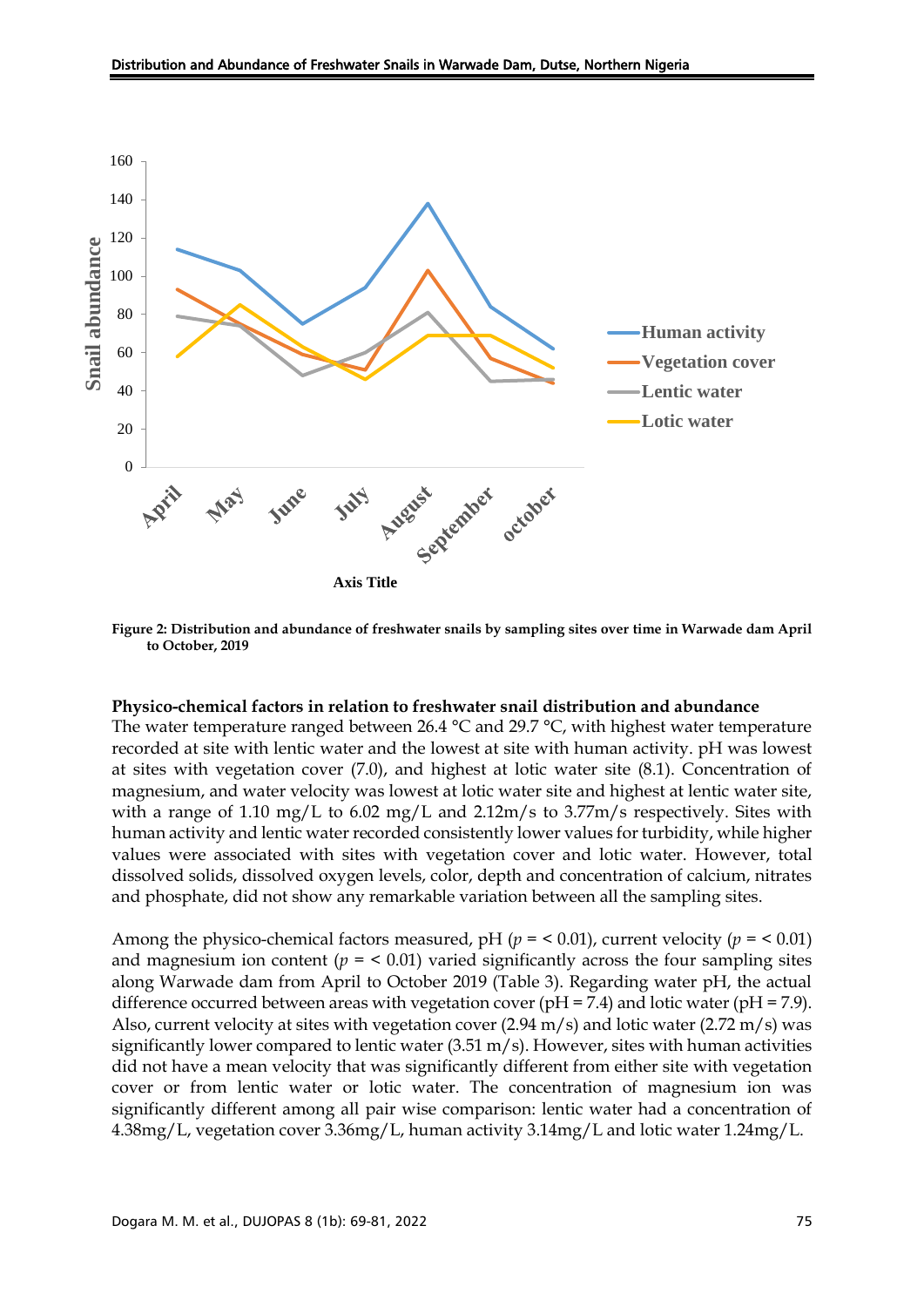| Physicochemical<br>factors | Human<br>activity | Vegetation<br>cover | Lentic<br>water  | Lotic<br>water  | <b>Test</b><br>statistic | P-value<br>(F)      |
|----------------------------|-------------------|---------------------|------------------|-----------------|--------------------------|---------------------|
| Temperature <sup>o</sup> C | $28.5 \pm 1.2$    | $28.7 \pm 1.1$      | $29.1 \pm 0.6$   | $28.6 \pm 0.3$  | 0.64                     | 0.60                |
| pH                         | $7.4 \pm 0.5$     | $7.4 \pm 0.3$       | $7.8 \pm 0.33$   | $7.9 \pm 0.2$   | 4.38                     | $0.01\textdegree$   |
| Total Dissolved (mg/l)     | $217 \pm 44.9$    | $214.3 \pm 60.3$    | $228.7 \pm 59.7$ | $7.3 \pm 56.2$  | 0.09                     | 0.96                |
| Color(Hz)                  | $6.4 \pm 2.4$     | $7.9 \pm 3.9$       | $7.9 \pm 3.9$    | $7.9 \pm 2.7$   | 0.32                     | 0.81                |
| Current/velocity $(m/s)$   | $3.15 \pm 0.2$    | $2.94 \pm 0.3$      | $3.51 \pm 0.2$   | $2.72 \pm 0.6$  | 6.32                     | ${}_{0.01\text{A}}$ |
| Calcium (mg/l)             | $17.80 \pm 3.8$   | $18.03 \pm 5.8$     | $16.23 \pm 2.7$  | $15.18 \pm 3.7$ | 0.74                     | 0.58                |
| Magnesium (mg/l)           | $3.14 \pm 1.1$    | $3.36 \pm 1.6$      | $4.38 \pm 0.6$   | $1.42 \pm 0.8$  | 8.70                     | ${}_{0.01\text{A}}$ |
| Nitrate $(mg/l)$           | $1.70 \pm 0.6$    | $1.78 \pm 0.6$      | $1.64 \pm 0.5$   | $1.42 \pm 0.3$  | 0.61                     | 0.62                |
| Phosphate (mg/l)           | $2.86 \pm 0.5$    | $2.97 \pm 0.6$      | $3.31 \pm 0.4$   | $4.48 \pm 3.3$  | 1.37                     | 0.21                |
| Dissolved Oxygen (mg/l)    | $4.84 \pm 0.7$    | $4.42 \pm 1.4$      | $4.28 \pm 1.2$   | $4.38 \pm 0.3$  | 0.41                     | 0.56                |
| Turbidity (m)              | $0.42 \pm 0.02$   | $0.37 \pm 0.04$     | $0.42 \pm 0.04$  | $0.39 \pm 0.04$ | 2.90                     | 0.06                |
| Depth (m)                  | $0.29 \pm 0.03$   | $0.29 \pm 0.07$     | $0.30 \pm 0.02$  | $0.28 \pm 0.02$ | 0.37                     | 0.33                |

|                                                      | Table 3: Sampling sites and their corresponding water physico-chemical factors |
|------------------------------------------------------|--------------------------------------------------------------------------------|
| (Mean±SD) at Warwade dam from April to October, 2019 |                                                                                |

 $\frac{1}{2}$ Significant at p < 0.05

\*Obtained using one way between group ANOVA

Of all the physico-chemical factors measured during the study period, only calcium ion concentration was significantly associated with snail abundance  $(P = 0.04)$ . The relationship between snail abundance and concentration of calcium was found to be strongly negative (r = -0.8). This implies that increase in relative snail abundance was associated with a corresponding decrease in the mean concentration of calcium ion in the dam. Though not statistically significant, snail abundance showed a positive relationship with water temperature, color, turbidity and concentration of magnesium ion. Physico-chemical factors found to be negatively associated with snail abundance but not statistically significant include pH, velocity, depth, dissolved oxygen levels, and concentration of nitrate and phosphate ions. Total dissolved solids did not show any relationship with freshwater snail abundance in Warwade dam  $(r = -0.02)$ , is shown in Table 4.

| Table 4: Correlation coefficients for physicochemical factors and freshwater snail |  |
|------------------------------------------------------------------------------------|--|
| distribution and abundance in Warwade dam from April to October, 2019              |  |

| Physicochemical factors      | Correlation coefficient 'r' | P-value |
|------------------------------|-----------------------------|---------|
| Temperature <sup>o</sup> C   | 0.5                         | 0.22    |
| pH                           | $-0.2$                      | 0.65    |
| Total dissolved solid (mg/l) | $-0.02$                     | 0.96    |
| Colour (Hz)                  | 0.7                         | 0.11    |
| Current/velocity $(m/s)$     | $-0.1$                      | 0.75    |
| Calcium (mg/l)               | $-0.8$                      | $0.04*$ |
| Magnesium (mg/l)             | 0.1                         | 0.82    |
| Nitrate $(mg/l)$             | $-0.6$                      | 0.17    |
| Phosphate (mg/l)             | $-0.6$                      | 0.17    |
| Dissolved Oxygen (mg/l)      | $-0.4$                      | 0.41    |
| Turbidity (m)                | 0.3                         | 0.57    |
| Depth $(m)$                  | $-0.4$                      | 0.40    |

#### **Plants associated with freshwater snails in Warwade dam**

The plants associated with freshwater snails include Typha grass (*Typha latifolia*), Water lily (*Nymphae species*) and Water lettuce (*Pistia species*).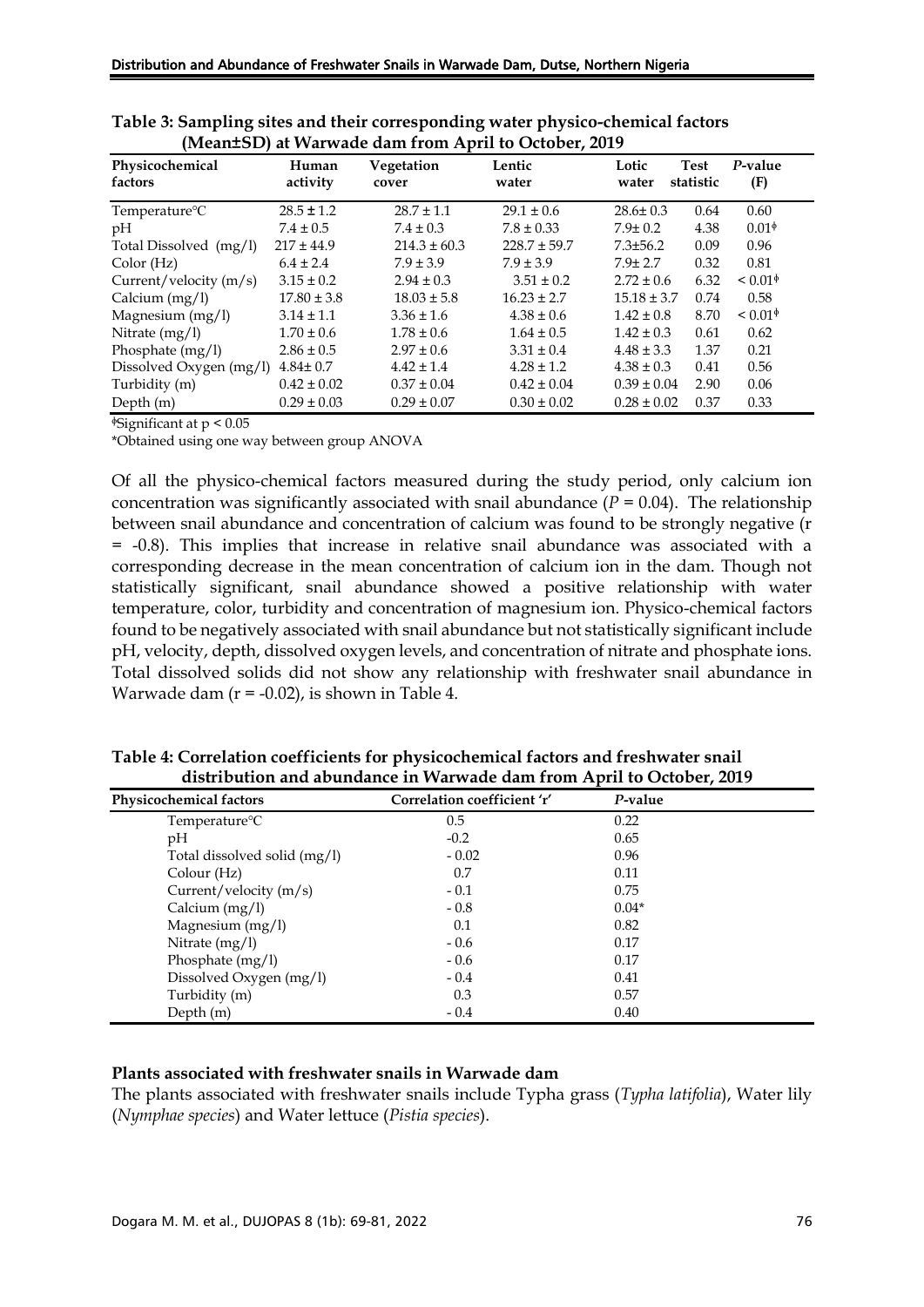#### **DISCUSSION**

In this study the most abundant and dominant species was *M. tuberculata* accounting for 76.6% followed by *B. unicolar* 14.9%, then *C. bulimoides* 3.3% and the least were *B. tenuissimus and B. globosus* with 0.6% each. The dominance of *M. tuberculata* in all sampling sites over other species in the water body in Warwade dam did not agree with findings of Dogara *et al.* (2019) that reported it as the second most abundant and dominant species. However, other works carried out in similar water bodies by Rader *et al.* (2003), Owojori *et al.* (2006), Abdulkadir *et al.* (2017) and Almeida *et al.* (2018) reported *M. tuberculata* to be the most abundant and dominant species.

The abundance and dominance of *M. tuberculata* in this study compared to other species was quite glaring and *B. globosus* which was the most dominant had now been pushed to the rear. This could be explained by the fact that *M. tuberculata* unlike other snail species such as *B. globosus* and *L. natalensis*, is known to thrive only in standing or slow flowing water bodies (Rader *et al.,* 2003) and that it is an invasive species, which competes well with *B. globosus* and *Biomphalaria species* (Alexandre *et al.,* 2005). The relatively high percentage observed of *M. tuberculata* reflect their superior natural adaptation such as the presence of their hard protective shell that can withstand harsh environmental conditions and also protect them against predators and drought (Supian and Ikhwannuddin, 2002 and Sharma *et al.,* 2013). In this study, it appeared *M. tuberculata* had out competed all the encountered fresh water snail species in Warwade dam. The greater abundance of *M. tuberculata* is due to its capacity to explore different environments and tolerance to limnological variation and different types of substrates (Freitas *et al.,* 1987). *M. tuberculata,* an invasive species is a great competitor and has successfully reduced populations of species of the genus *Biomphalaria*, which are intermediate hosts of schistosomiasis (Lima *et al.,* 2013). Perhaps that is why according to Oloyede *et al.* (2016) it is now monitored worldwide because of its fast growing distribution and its economic importance. This also gives the basis for the introduction of *M. tuberculata* in areas where schistosomiasis was prevalent in the hopes of reducing populations of vector snails such as *B. glabrata* and *Biomphalaria straminea*, and thereby reducing the incidence of the *disease* (Pointer and Guvard, 1992).

Comparison test indicated that in terms of abundance and distribution there were more freshwater snails at site with human activities when compared to lentic water, lotic water and vegetation cover. The observed trend may be due to decreasing favourable conditions required for the survival of the fresh water snails. Incidentally *M. tuberculata, B. globosus, B. tenuissimus and Lymnaea natalensis* were also the most abundant in the site with most human activities. This is consistent with scientific explanation that vectors as transmitters of diseases position themselves where they are likely to come into contact with their suitable hosts. Moreover, *B. globosus* and *B. tenuissimus* that transmit schistosomiasis were prevalent in the study area. *L. natalensis* was also collected throughout the months of sampling; its presence is also of great public health importance as is known to transmit *F. gigantica* or *F. hepatica* that causes fascioliasis or liver rot disease in ruminant.

Fresh water snails' distribution and abundance varied significantly across the four sites within the same period and duration of sampling (April to October, 2019). Freshwater snails were more abundant in the months of July and August with exception of lotic site where the highest number was in the month of May because during raining season the water was contaminated by organic and inorganic substances such as fertilizers from surrounding farmlands, the alkalinity of the water were low and as from September to October the distribution of freshwater snail decline due to low rainfall. The highest abundance of fresh water snails recorded in the month of May, 2019 in the lotic site could be as a result of increase in volume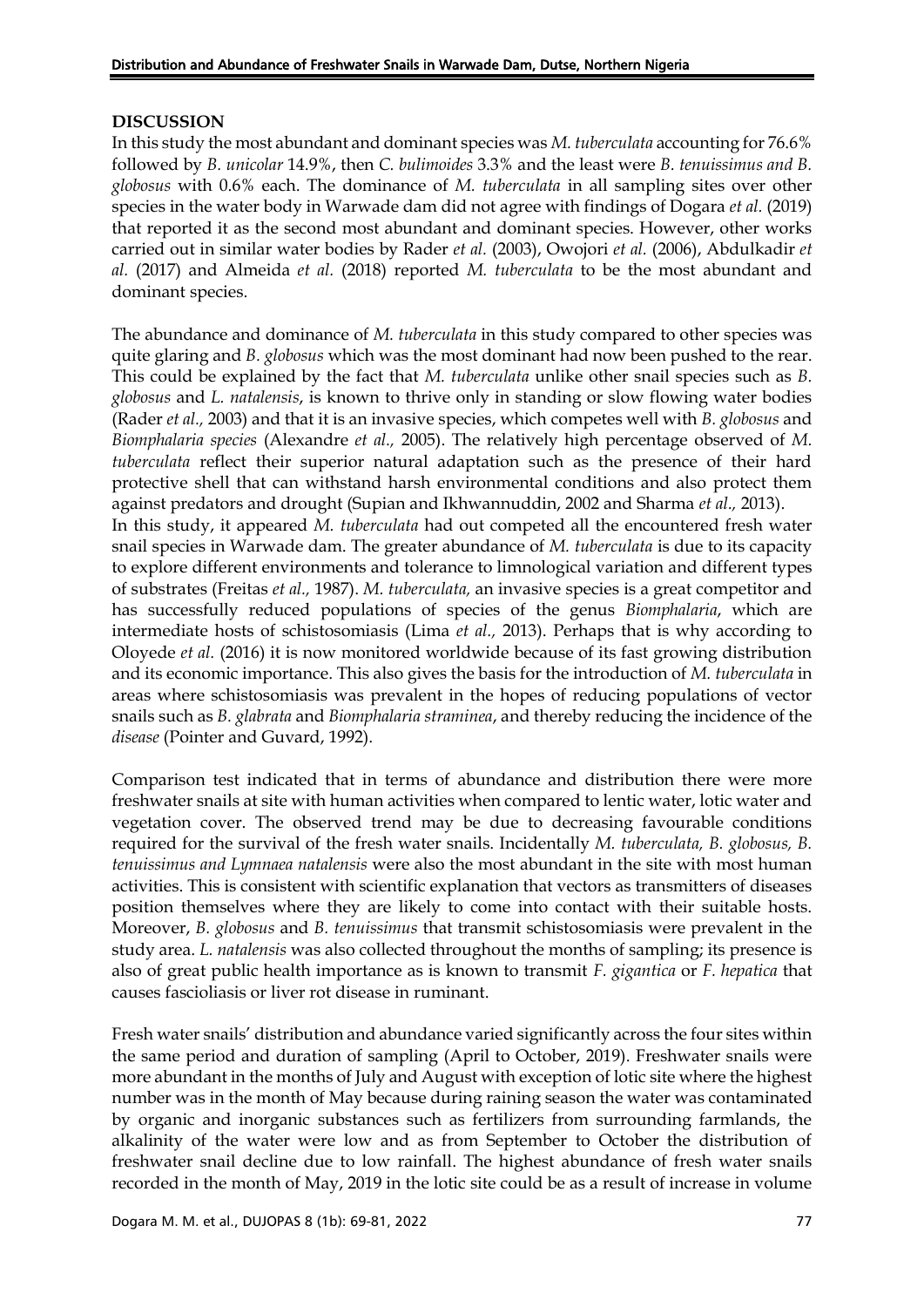of rain and physico-chemical factors that favour the rapid growth and multiplication of freshwater snails in site. However, the mean snail abundance at sites with vegetation cover  $(M = 68.9)$  did not significantly differ from either site with human activities, or from lentic or lotic water sites. This could be attributed to environmental changes especially rainfall and some important physico-chemical factors such as temperature, pH, turbidity and phosphate that are required for the growth and survival of the fresh water snails. Rainfall began to increase from April, peaked in August/September before it ceases at the end of October. The onset of rainfall changes the stability of the dam ecosystem prevalent during the dry season, which even destroys some microhabitats of the freshwater snails. However, over time, increase in rainfall washes from surrounding farms and lands organic and inorganic materials that promote the growth, survival and fecundity of freshwater snails thus, leading to a peak population in August except for the lotic site that remained more or less undisturbed by the changes in the volume and intensity of rainfall.

The temperature and pH ranges recorded were within the limits suitable for the survival of freshwater snails in all the sampling sites. The values are similar to those reported by Oloyede *et al.* (2016), Abdulkadir *et al.* (2017) and Dogara *et al.* (2019). Moreover, freshwater snails for example *Biomphalaria species* were reported by WHO to survive within temperature range of 10°C to 35°C while Ciara, Bernard and Joseph, (2011) found that freshwater snails tolerate pH of 6.0 to 9.0. The lower values of turbidity recorded in sites with human activities and lentic compared to vegetation cover and lotic might have accounted for the relative freshwater snails' abundance in the different sites. The lack of remarkable variation in all the sampling sites of dissolved solids, dissolved oxygen, colour, depth of the water body, concentration of calcium, nitrates and phosphate goes to explain the relative abundance of freshwater snails in all the sampling sites. Of the twelve physico-chemical factors measured only three; pH, current velocity and magnesium were found to significantly vary across the four sampling sites of the dam. This may be due to relative stability of conditions in the dam ecosystem that favours the survival of freshwater snails. Two factors pH and current velocity are known to be important for the existence and survival of freshwater snails (Oloyede *et al.,* 2016), therefore their variation over time appear to account for the difference in distribution and abundance across the four sampling sites. However, both of them were within the limits required for the growth and survival of freshwater snails. The pH recorded from all the sampling sites was slightly alkaline which favours the existence of freshwater snails. The maximum velocity recorded from all the sampling sites was less than 40cm/s which according to Jones (1993) is suitable for the survival of freshwater snails. Snail intermediate hosts of Schistosoma are intolerant of strong current and are not found in flowing water bodies, they are usually found in areas where the velocity is low (Strong *et al.,* 2008). This explained why their abundance and distribution was low in sites of human activity and lentic. Only calcium was found to be significantly associated with the abundance and distribution of fresh water snails. This is because calcium is an important element required in the formation of freshwater snails.

Literature showed that leaves of floating plants protect snails from bright sunlight and high temperature (Heinemann, 2009), thus providing a breeding site for the freshwater snails. Also according to Adewole (2001), oviposition is stimulated by the oxygen produced by the plant. In this study typha grass and other plants around served as an indicator plant for the presence of *B. globosus* in Warwade dam, which is the established intermediate host for the urinary schistosomiasis.

### **CONCLUSION AND RECOMMENDATION**

This study concludes that the environmental conditions coupled with anthropogenic activities in the dam supports the existence of ten species of freshwater snails with varied abundance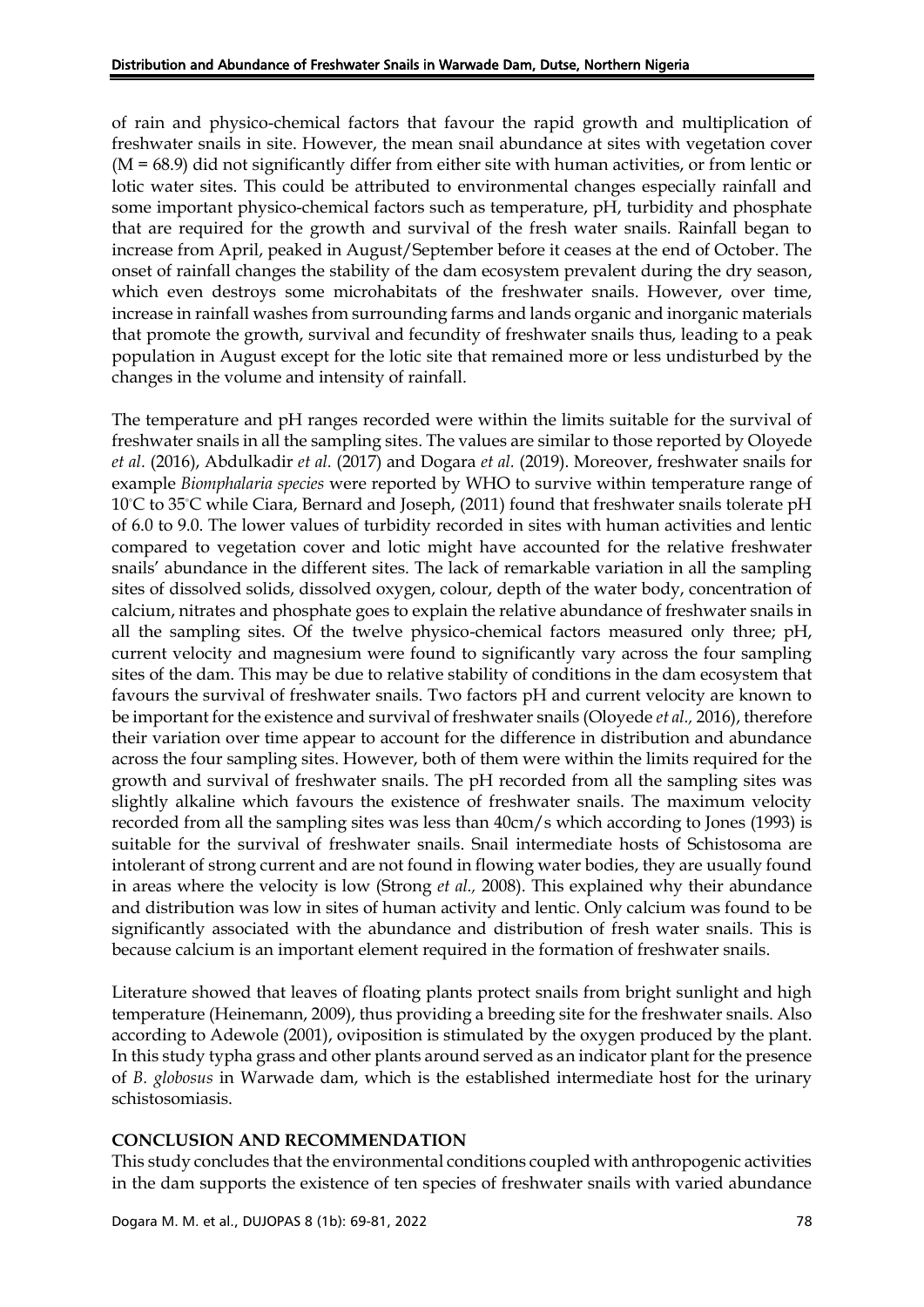and distribution over time across the four sampling sites. The most dominant species was *M. tuberculata* followed by *B. unicolar* then *C. bulimoides* with *B. tenuissimus and B. globosus* having the least distribution and abundance. *M. tuberculata* seemed to have out competed all the other species especially those that are of veterinary and medical importance. In this study, four species encountered; *B. globosus, M. tuberculata, B. tenuissimus* and *L. natalensis* are known to be of medical and veterinary importance.

There is the need for study that will continue to monitor the distribution and abundance of freshwater snails of Warwade dam in relation to physico-chemical factors in order to establish precisely the factors that influence the changes in snail population especially with the reference to *M. tuberculata* that is the most abundant and dominant species which seems to out compete all the other species in the water body. The information is required in order to be used in the control of snails that are known to serve as vectors of diseases of medical and veterinary importance in the dam.

## **ACKNOWLEDGEMENTS**

The authors are grateful to the Jigawa State Ministries of Environment and Agriculture, Dutse for granting permission to conduct the research work, the village and ward heads of Warwade village for providing the logistic support to do the work and of course the research assistants that assisted in the process of sample collection in the field. The management of Federal University Dutse provided most of the reagents and equipment used in data collection. We are grateful to Mr. Gabriel for helping with data analysis and M. I. Auyo for identifying the plants.

## **REFERENCES**

- Abbasi, I., Charles, H. and Robbert, F. S. (2011). Differentiation of *Schistosoma haematobium* from Related Schistosome by PCR Amplying an Inter Repeat Sequence. *American Journal of Tropical Medical Hygiene,* **79:** 590-595.
- Abdulhamid, A. (2014). *Drainage, hydrology and water resources. Kano Environment Society and Development.* In tanko, A. I.,and Momale, S. B. (eds): Kano: Adonis and Abbey Publishers Ltd; 21 – 34.
- Abdulkadir, F., Maikaje, D. B. and Umar, Y. A. (2017). Ecology and Distribution of Freshwater Snails in Gimbawa Dam, Kaduna State, Nigeria. *Nigerian Journal of Chemical Research,* Vol. 22, No. 2, 98 – 106.
- Abdurrahaman, A. U. (2016). *Neglected Tropical Diseases Unit, Department of Public Health, Jigawa State Ministry of Health*. Unpublished Data. 2016.
- Adewole, S. O. (2001). Schistosomiasis and *Schistosoma haematobium* Infection Among School Children in Ikere-Ekiti, Ekiti state. *African Journal of Science.* **3(3):**29-33.
- Ahmed, K. (2003). *Kano Environment*. A publication of Kano Forum.
- Alexandre, G., Cesar, L., Pinto, A., Coelho, da Silva; Geórgia, B. E. L. and Darcílio F. B. (2005). Habitat preference of freshwater snails in relation to environmental factors and the presence of the competitor snail *Melanoides tuberculata* (Müller, 1774). *Mem. Inst. Oswaldo Cruz,* Vol.100, No.2 Rio de Janeiro. [http://dx.doi.org/10.1590/S0074-](http://dx.doi.org/10.1590/S0074-%2002762005000200010) [02762005000200010.](http://dx.doi.org/10.1590/S0074-%2002762005000200010)
- Almeida, P. R. S., Filho, S. L. N. and Viana, G. F. S. (2003).Effects of invasive species snails in continental aquatic bodies of Pernambucano semiarid. *Acta Limnologica Brasiliensia,* Vol. 30, e103. http://dx.doi.org/10.1590/S2179-975X10616.
- Brown, D. (1994). *Freshwater Snails of Africa and Their Medical Importance (2nd Edition*). London: Taylor and Francis, **pp** 609.
- Ciara, O., Bernard, F. And Joseph, S. (2011). Studies on the pH tolerance of freshwater snails. *Trends in Comparative Biochem. & Physiol.* Vol. 15, 63 – 66.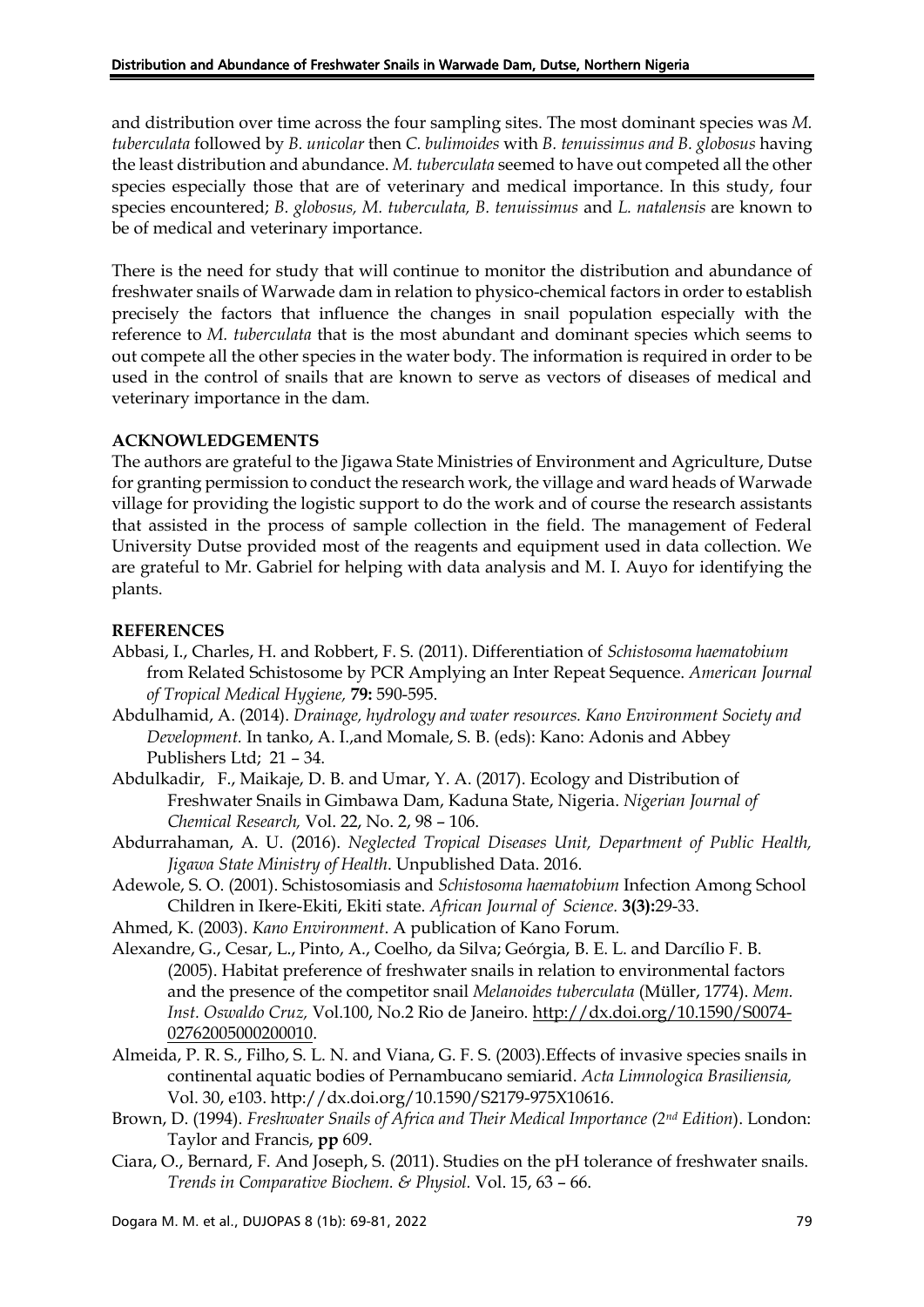- Dallas, K. (2004). Use of Bayesian Geostatistical Predict to Estimate LocalVariation in *Schistosoma haematabium* infection in Western African*.Bulletin of the world health organization* **87:** 885-964.
- Dogara, M. M., Balogun, J. B., Muhammad, A., Abu, P., Ringim A, S., Zakaria, A. and Bashir, M. M. (2019). Abundance and Distribution of Freshwater Snails in Warwade dam, Dutse Jigawa State Nigeria. *Journal of Nigeria Tropical Biology Association,* **Vol. 3/19** p1- 3.
- Fazio, M. N. and Farrell, W. G. (2005). *American Public Health Association Standard Methods for the Examination of Water and Waste Water19th Edition*. Washington, D.C.: APHA.
- Freitas, J. R., Bedê, L. C., De marco, P., Rocha, L.A. and Santos, M. B. L.(1987). Population dynamics of aquatic snails in Pampulha Reservoir. *Memories of the Oswaldo Cruz Institute*, 96(1), 123-125.
- Heineman, D.W. (2009). Importance of the Aquatic weed Ceratophylum to Transmission of *Schistosoma haematobium* in Lake Volta, Ghana. *Bulletin of World Health Organization.*  **58(5):**791-798.
- Hosea, Z. Y., Ogbogu, V. C. and Agbede, R. I. S. (1998). *Snail distribution and habitat preferences in Zaria area, Nigeria*. Paper presented at 22 nd annual conference of The Nigerian Society for Parasitology on the 4 th -7 th Nov., 1998 at the University of Benin, Benin City, Nigeria. p. 33.
- Hussein, M. A., Obuid-Allah, A. H., Mahmoud, A. A., Fangary, H. M. (2011). Population dynamics of freshwater snails (Mollusca: Gastropoda) at Qena Governorate, Upper Egypt. *Egypt. Acad. J. Biol. Sci.* 3 (1), 11–22.
- Lima, L. F. O., Brasil, B. I. A. L. and Martins-Silva, M. J.(2013). *Melanoides tuberculata* (Müller, 1774): Northeastern dispersal in the São Francisco basin, Brazil. *Check List*, 9(1), 162- 164. [http://dx.doi.org/10.15560/9.1.162.](http://dx.doi.org/10.15560/9.1.162)
- Melo, C. C., Pinheiro, J. and Rodrigues, M. L. (2012). Physiological Changes in *Biomphalaria glabrata* Caused by Sub-Lethal Concentrations Splendens. *Memorias Instituto Oswaldo Cruz,* **101:** 3-8.
- Ofoezie, I. E. (1999). Distribution of freshwater snails in the man-made Oyan Reservoir, Ogun State, Nigeria. *Hydrobiologia*, 416: 181-191.
- Olofin, E.A. (1987). *Some Aspects of Physical Geography of Kano Region and Related Human Responses.* Kano: Debis Press.
- Oloyede, O. O., Otarigho, B. and Morenikeji, O. (2016). Conditions of Eleyele dam in Ibadan Nigeria inhabited by *Melanoides tuberculata*. *Sustainability of Water Quality and Ecology.* In Press.
- Owojori, O. J., Asaolu, S.O. and Ofoezie, I. E. (2006). Ecology of Freshwater Snails in Opa Reservoir and Research Farm Ponds at Obafemi Awolowo University Ile-Ife, Nigeria. *Journal of Applied Sciences,* **6(15):** 304-315.
- Pointier, J. P. and Guyard, A. (1992). Biological control of the snail intermediate hosts of *Schistosoma mansoni* in Martinique, French West Indies. *Trop. Med. Parasitol. 43*: 98- 101.
- Rader, R., Belk, M. and Keleher, M. (2003). The introduction of an invase snail *Melanoides tuberculata* to spring ecosystems of the Bonneville Basin, Utah. *Freshwater Journal of Ecology*, 18(4), 647- 657. http://dx.doi.org/10.1080/02705060.2003.9 664007.
- Rilwanu, Y. T. (2018). Evaluation of the status of water resources and infrastructure for community and development in Warwade, Dutse, Jigawa State, Nigeria. *FUDMA Journal of Sciences*, Vol. 2, No. 4, PP. 8 – 14.
- Sharma, K. K., Bangotra, K. and Saini, M. (2013). Diversity and distribution of Mollusca in relation to the physico-chemical profile of Gho-Manhasan stream Jammu (J and K). *International Journal of Biodiversity and Conservation,* 5 (4): 240-249.